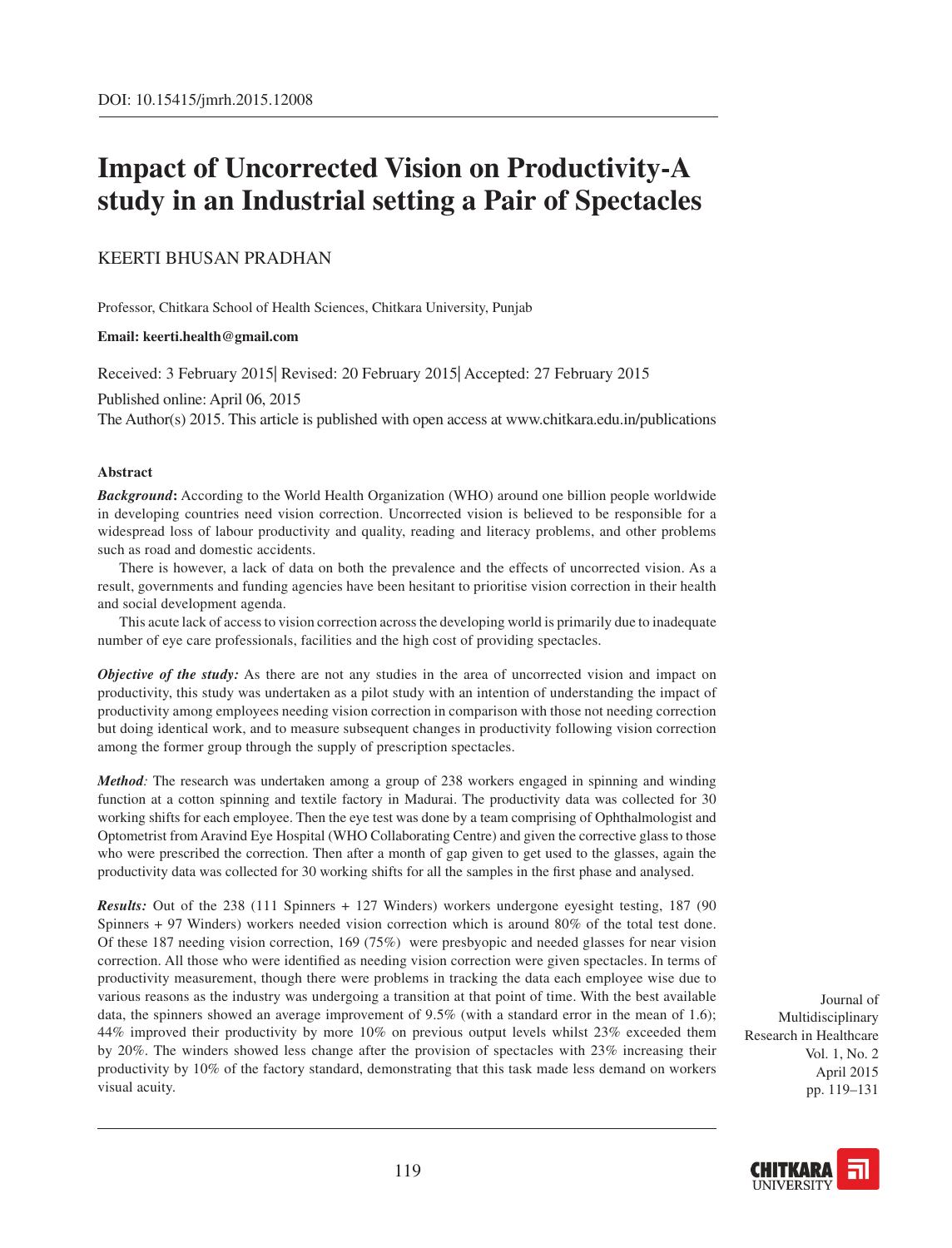*Conclusion:* A significantly higher proportion of industry workers having poor vision due to Refractive error. They never try to correct this error unless the vision problem is a major hurdle in their work and social life. The ignorance may be due to, not a painful problem, access to immediate services in eye care, cost of services, inconvenience in using a foreign object, cosmetic value, no realization of quality and performance attached to work.

*Constraints***:** The study could have been better if these following constraints were not there

Industry was undergoing a transition from Manual to Automation processes. There was drive of Voluntary Retirement scheme (VRS). If the study team could have got more time to think over the strategy and methodology.

**Policy Issues:** The sight test result showed a high percentage of uncorrected refractive error in a high profile industrial setting. This could mean some percentage of loss of productivity and also a stake in quality of the product due to sight problem. This gives an impression to study on subjects who are involved in products linked to productivity and quality like export products, jewellary, thread work, handicrafts, textiles, manual industrial works and also life threatening workers like driving and food products industries, where good sight means a lot. As a policy the industrial settings should include eye testing in to their regular health screening programmes as this has direct implications to the work and outcome of the industry.

## **Introduction**

Significant visually disabling refractive error affects a large proportion of the world's population, affecting both genders and all age and ethnic groups. Many have permanent low vision (less than 6/18 binocularly) that requires rehabilitation services. Refractive error can be simply diagnosed, measured and corrected with spectacles. Their provision (distance spectacles for myopia and near spectacles for presbyopia) is extremely cost-effective.

There are currently a number of barriers to the effective correction of refractive error. In many areas, the eye care personnel and/or the equipment needed to perform refraction are unaffordable to the community in need. There may be a lack of public awareness of the importance of eye care and the availability of vision correction. In the delivery of effective refractive services, all of these barriers must be removed and long-term sustainable solutions and infrastructure put in place. The aim of refraction camp programmes for correction of refractive error should be the delivery of equitable affordable eye care, so that all those who can benefit from refractive services get the correction and support they need.

## *Magnitude of refracive error blindness*

With blindness defined as a presenting distance visual acuity  $\lt$  3/60 in the better eye, the prevalence of blindness due to refractive error has been reported to be as high as  $0.20\%$  in India<sup>1</sup> for all age groups in the population considered together. If blindness is defined as presenting distance visual acuity <6/60 in the better eye, the prevalence of blindness due to refractive error in an Indian population was reported to be 0.36%, including 0.06% from amblyopia resulting from high uncorrected refractive error<sup>1</sup>. These data suggest that about 1 of every 280 people in the study population were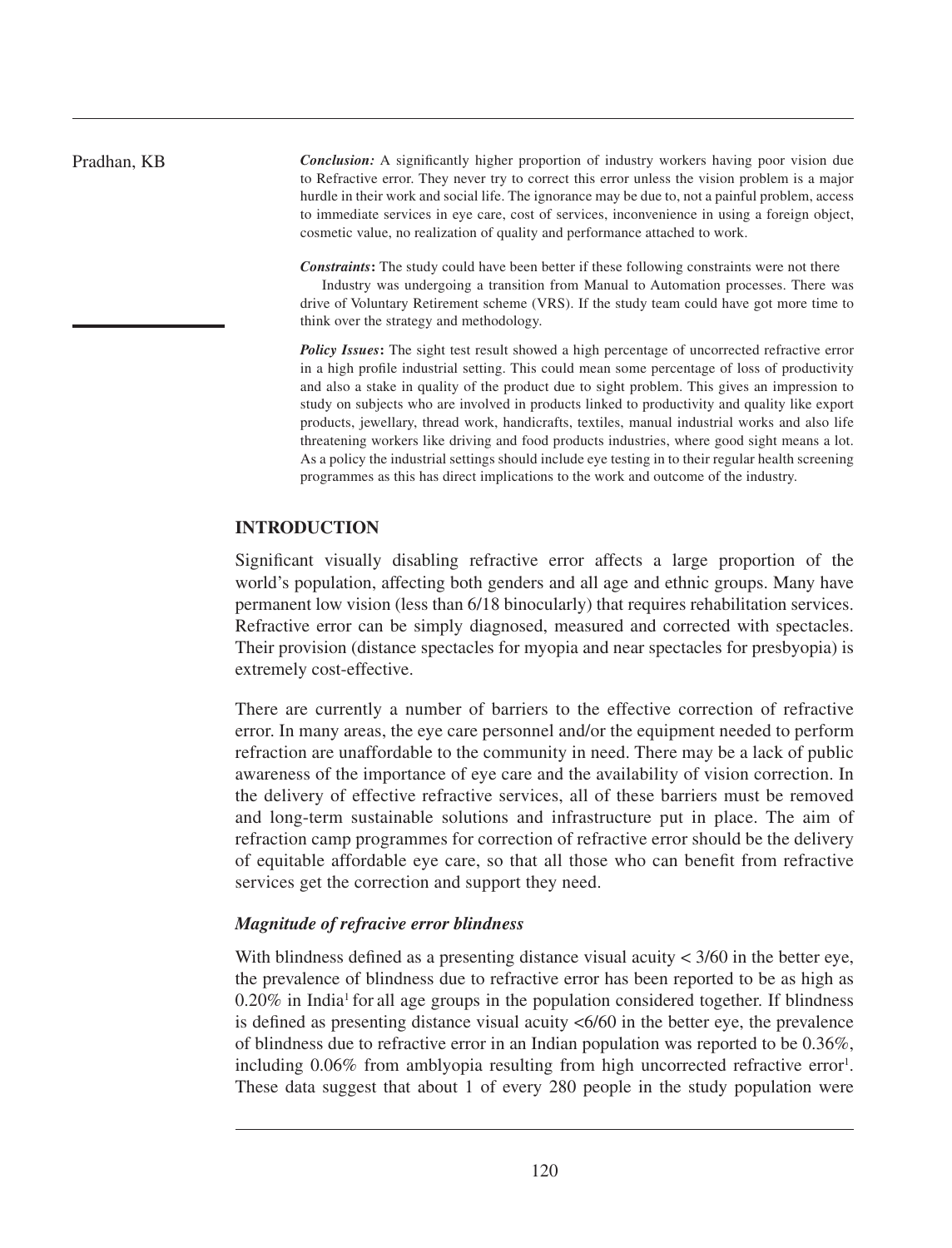blind from uncorrected or inadequately corrected refractive error or from refractive error-related amblyopia. In 1999 Dr. Dandona et al made a study on "Blindness in the Indian State of Andhra Pradesh", in the prevalence of refractive errors in India is as mentioned below:

Impact of Uncorrected Vision on Productivity-A study in an Industrial setting

## *Prevalence of refractive errors*

The correction of refraction errors to eliminate this form of avoidable disability has been included as a priority component within the planned areas of action under *Vision 2020: the Right to Sight*, the Global Initiative for the Elimination of Avoidable Blindness.

| Country | Author  | Year | Age<br>range | *Myopia    |                 | *Hyperopia |                    |
|---------|---------|------|--------------|------------|-----------------|------------|--------------------|
|         |         |      |              | Definition | Prevalence<br>% | Definition | Prevalence<br>$\%$ |
| India   | Dandona | 1999 | < 16         | $<-0.50$   | 5.0             | > 0.50     | 5.84               |
|         |         |      | $16 - 39$    |            | 14.6            |            | 2.7                |
|         |         |      | >39          |            | 28.2            |            | 27.4               |

\***Myopia** - < or equal to – 0.50D and **Hyperopia** - > or equal to 2.00D (particularly in children)

**Reference: 1.** *Rakhi Dandona and Lalit Dandona, Refractive error blindness, Bulletin of the World Health Organization, The International Journal of Public Health, Volume -79, No.3, 2001, page -238*

## **SUBJECTS & METHODS**

The research was undertaken among a group of 238 employees at a cotton spinning and industrial textile factory in Madurai owned by Madura Coats Limited (MCL), a subsidiary of Coats Viyella PLC UK.

This factory was selected on the basis that (a) it was located in the same city as Aravind Eye Hospital, thus simplifying the logistics of collecting data and working with the factory management, and (b) that it was a relatively large factory, thus providing a large enough sample size of employees to enable statistically significant trends to be calculated. From a total of around 2,000 employees, those selected for productivity measurement were those engaged in the processes of spinning (113 employees) and winding (125 employees). At the MCL factory the spinning and winding operations combine the following features, which made them suitable for productivity research:

• the work, although largely mechanised, is not automated and relies on a high degree of manual dexterity and visual acuity among the operatives, principally in identifying and repairing breaks in the cotton yarn as it passes through rows of mechanical spindles;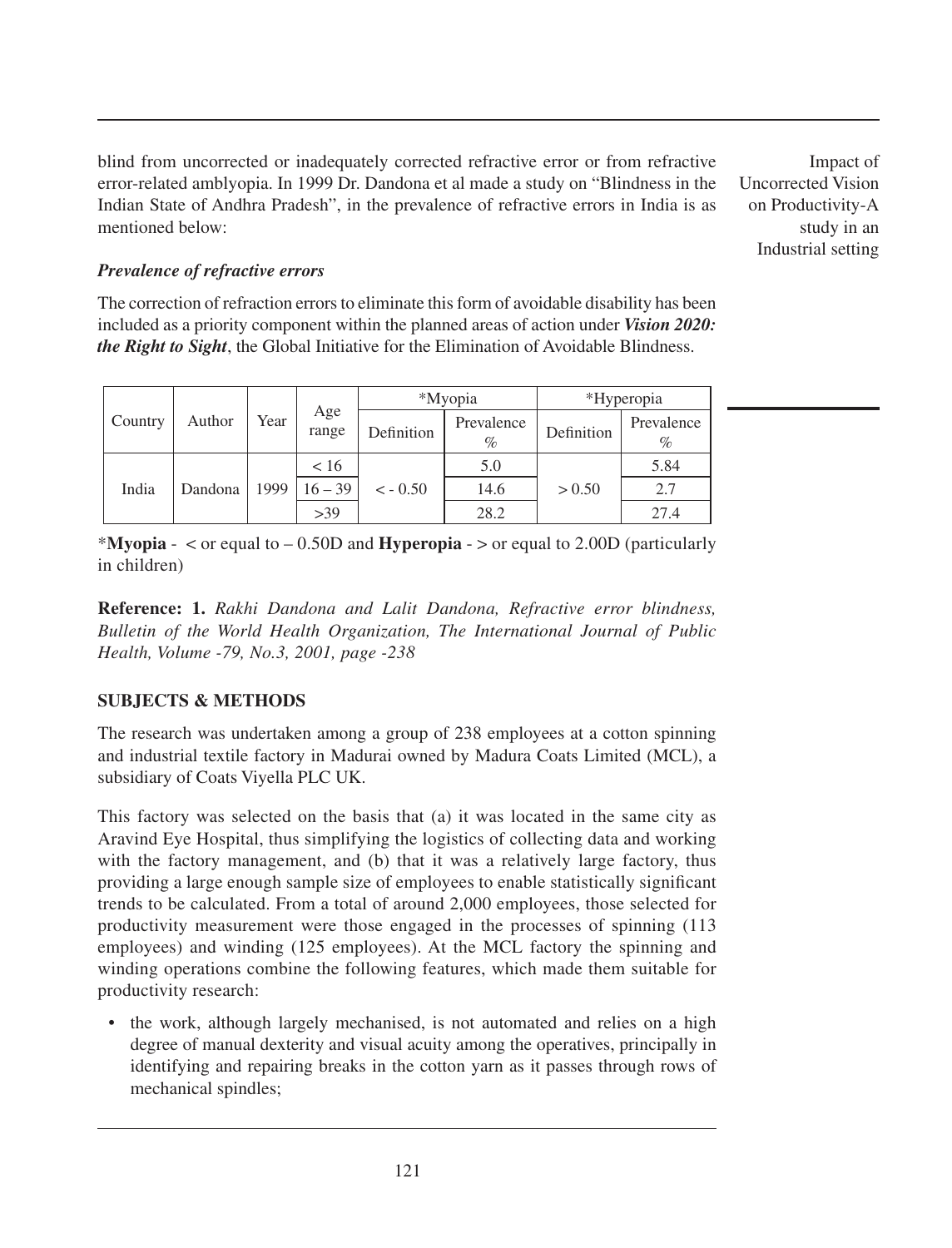- the work is divided into shifts of equal duration (eight hours), enabling comparison of output as between employees on different shifts;
- the work is uniform, both within and between shifts, and employees do not normally move between spinning and winding or vice versa, enabling comparison of individuals' outputs over time for each operation;
- employees are grouped into "batches", which work a single shift (for example, 3.00-11.00 p.m.) during one week, another shift (for example, 7.00 a.m.-3.00 p.m.) another week, etc. Over the period of output measurement this would normalise for differences in lighting conditions which might affect productivity;
- the employees' ages spanned the range 24 to 54 years, with 69 aged under 40 and 169, 40 and over, enabling a comparison of productivity and eyesight based on age;
- very few of the employees already used spectacles. Those who did so could be identified, and in practice none of these wore spectacles at work;
- the management of MCL was prepared to cooperate in the research by giving Aravind Eye Hospital personnel access to the spinning and winding sections of the factory and the output records and standards, and by allowing independent observation of the recording process.

In the case of winding, employees are responsible for the operation of spindles on a single machine winding an identical thickness (count) of yarn. In the case of spinning, employees are responsible for spindles on several rows and several machines, which may be spinning several counts of yarn.

In each process, production "standards" in kg are set by MCL management for each shift, taking into account the machine(s) in question and the count of the yarn being wound or spun. Each employee's output on each shift is recorded against this standard. Thus, over time, it is possible to measure each employee's productivity as a ratio of the actual output versus the standard, expressed as a percentage. Any differences between machines, which would affect the productivity of employees against standards, would be eliminated over time, as employees are moved between machines.

Employees' output was measured and recorded against standards in two phases. Phase I winding measurement took place between 4 February and 10 March 2001. Spinning measurement took place between 20 February and 24 March. Between 7 and 24 March all 238 employees being measured underwent eyesight testing, resulting in 187 of them requiring and being prescribed and supplied with spectacles. 49 employees were found not to require vision correction, and two were referred for other eye conditions.

Following a period of some four weeks to allow the former group to become accustomed to wearing spectacles, Phase II output measurement of all 238 employees took place during May and up to 2 June, in which those prescribed spectacles were required to wear them. Section 4 of this report summarises the analysis of productivity in both phases.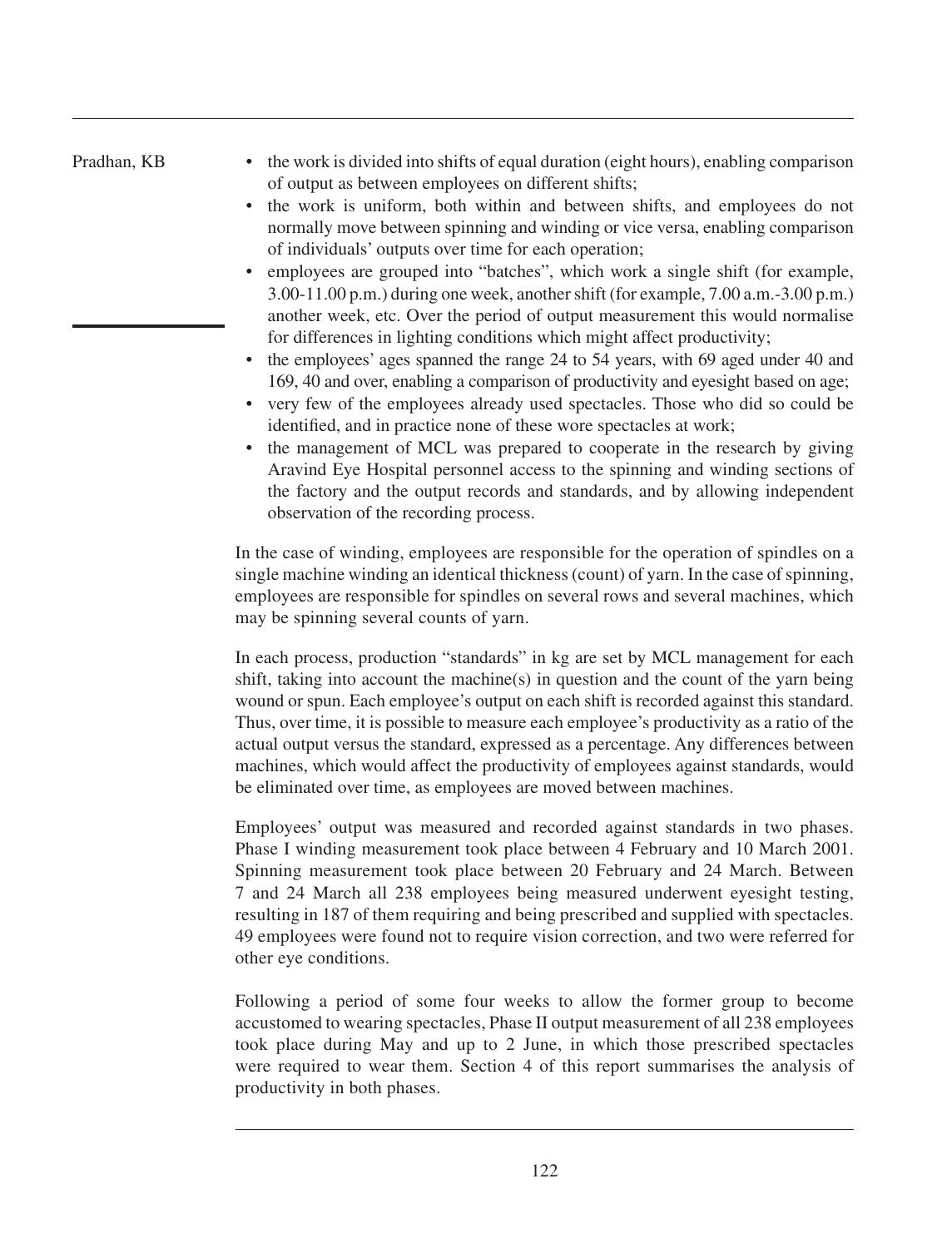## **Research activities undertaken**

## *Design of methodology*

The following factors were taken into account in design of the research methodology and data recording procedures:

- • Originally it had been anticipated that only a sample of employees would be selected, however to achieve sufficient numbers for statistical accuracy all spinning and winding employees (totaling 238) were selected;
- It was decided that in Phase II the productivity of all employees (i.e. including those not prescribed spectacles) should be measured, to allow for the effects of externalities on changes in productivity between phases;
- It had been anticipated that the length of experience of individual employees would have an effect on their productivity, but this was found not to be a significant factor since all employees had been engaged on this work for several months at least;
- It was decided to measure output by shift rather than by hour, since all shifts are of equal (eight hours') duration;
- Since all the factory employees were male, no gender breakdown was applicable;
- MCL reported that no employees had been laid off or retired for reasons of poor eyesight, therefore no sight testing of former MCL employees was considered necessary for purposes of comparison.

Spreadsheets were prepared to record the following data for each spinning and winding employee:

- • name
- • age
- employee ID number
- for each shift: date, standard output (kg), actual output (kg), percent (actual/ standard)
- totals: standard (kg), actual (kg), percent (total actual/total standard)
- number of days worked

In the case of winding, a single figure for each of the standard output and the actual output was shown for each shift. In the case of spinning (where employees are responsible for several machines), outputs and standards on each shift were to be taken from each machine and aggregated.

It was agreed with MCL management that the process of recording and responsibility for entering data on outputs and standards would be as follows:

• MCL supervisors at shop floor level would complete spreadsheets manually on a daily basis;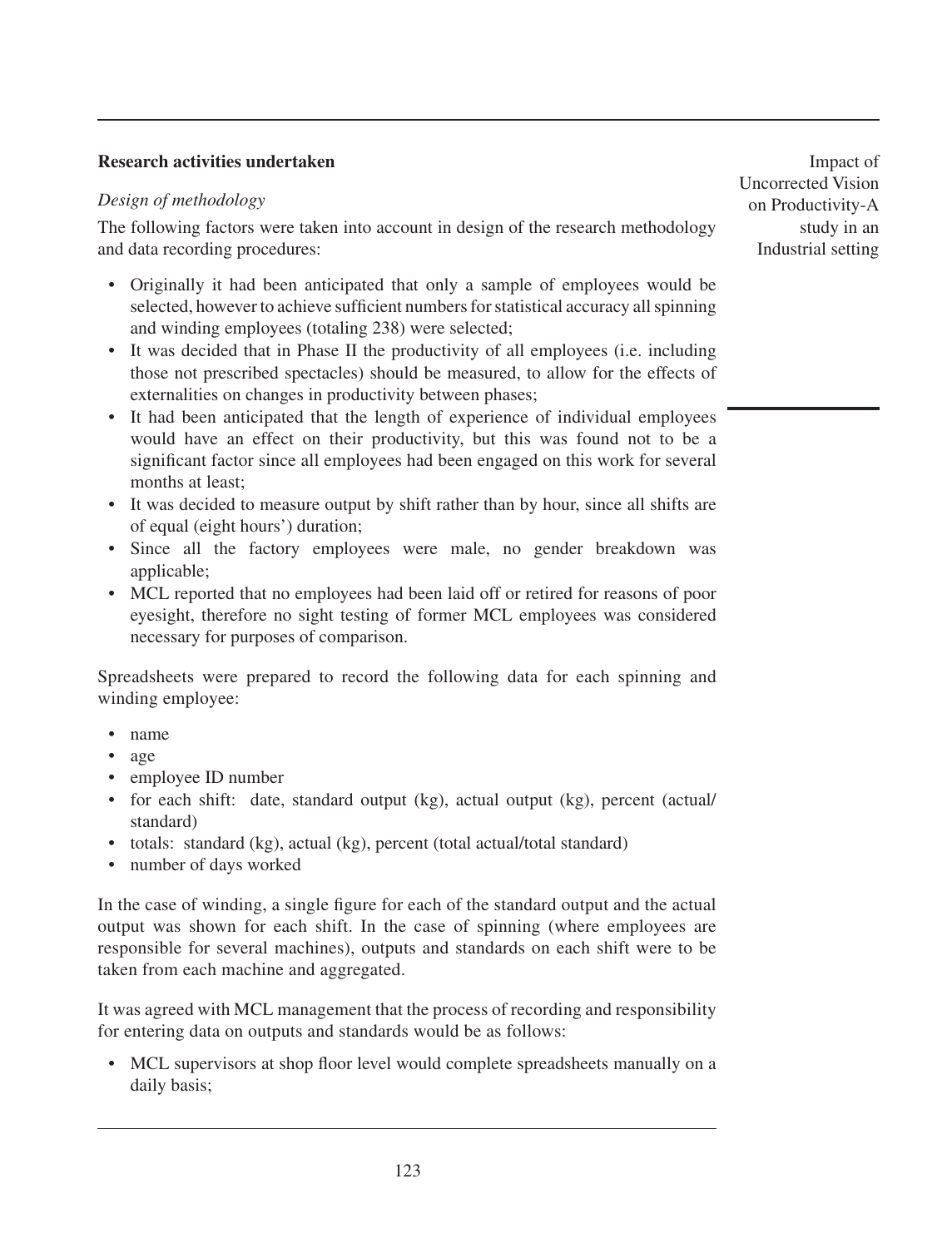- LAICO would input this data into Excel spreadsheets;
- LAICO would regularly oversee and crosscheck the data to ensure that it was being collected and recorded accurately by MCL.

## *Phase I productivity measurement*

Measurement of output was recorded between 4 February and 10 March 2001 (winding) and 20 February and 24 March (spinning). The start of the spinning measurement was delayed due to problems in collecting data, as explained below.

The collection of winding data presented no significant problems. In this department, approximately 10 per cent of employees' wages are based on their productivity, and productivity standards are clearly determined under agreements between MCL and the trade unions. For each employee and each shift, output for each employee is measured by weighing the cones of yarn and recorded against his name. Furthermore, the arrangement of machines in the winding section means that a given employee on a shift produces yarn of only one count; thus, only one set of output figures has to be recorded.

The recording of spinning data however presented a number of practical problems, which emerged only after data collection was under way. Despite earlier assurances by MCL that measurement and recording of spinning output were accurate, it transpired that in practice the way in which output was recorded made it difficult to attribute it accurately to individual employees. Furthermore, since wages in the spinning section are not tied to productivity there was little incentive on the part of MCL or employees to measure productivity in the same way as applied in the winding section. The problems arose as follows:

- the output of each frame, containing several hundred spindles, is measured by a hank meter, a counter driven by a roller, which is in turn driven by the yarn passing over it. The speed of the roller, and hence the reading on the hank meter, is the same regardless of the number of broken threads. Thus, the hank meter does not accurately measure actual output of a frame;
- the spun yarn is collected on "cops", which are collected when they are full. This activity, which is undertaken by different employees, does not necessarily coincide with the ending of a shift, therefore the number of cops completed cannot be attributed to a single employee;
- • during a shift the yarn count may be changed on one or more of the frames. Although the standard for that shift will be adjusted, there is nevertheless a period of "down time" while the changeover takes place;
- output is determined not only by the speed with which employees mend broken threads (i.e. the task for which visual acuity would be expected to be important), but also by how promptly they replace empty bobbins (from which yarn passes through spindles on to the cops);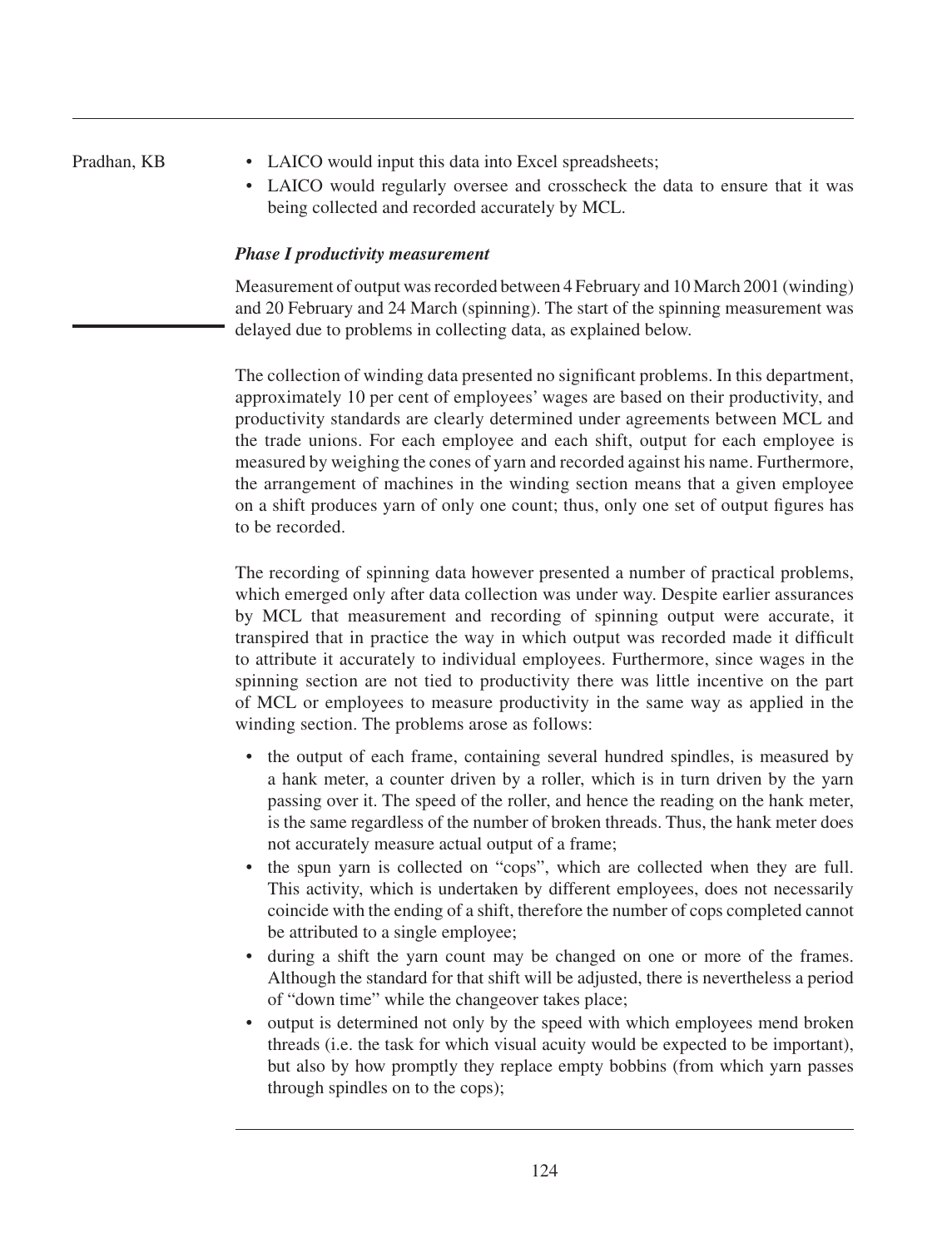- LAICO staff, who visited the factory on an almost daily basis to collect the spinning data discovered that MCL supervisors were not recording it correctly or in a form that LAICO could use. Therefore, a delay occurred in recording spinning output while LAICO redesigned the data recording forms;
- there was some turnover among MCL supervisors responsible for recording data.

In practice, MCL management is interested principally in the output of the spinning section as a whole rather than that of individual employees, and output targets are set accordingly. Employees are spot-checked several times during each shift by supervisors, and if more than one per cent of the spindles for which they are responsible are found to be broken the employee is likely to be disciplined.

Excel spreadsheets showing winding and spinning data were sent to EAG in late April and early May respectively for preliminary analysis.

## **Eyesight testing and dispensing of spectacles:**

Testing of the eyesight of the 238 employees took place over a period of three weeks in March 2001. It was conducted by a team from the Aravind Eye Hospital including a senior Ophthalmologist and a senior Optometrist, who visited the factory and conducted tests at the end of shifts. An external expert observer was also present to have sample checks on quality of the eye screening test. The test was found to be of high quality and the spectacles given to the employees were also of very good quality.

The Grades of Vision were determined based on the printouts of sight test data prepared by LAICO.

Grade 1 (perfect vision) = reading for both eyes is zero

Grade 2 (mild near vision correction required) = reading for one or both eyes is  $>0$  but <1

Grade 3 (medium near vision correction required) = reading for one or both eyes is 1-2

Grade 4 (severe near vision required) = reading for one or both eyes is  $>2$ 

Grade 5 (distance vision correction required) = reading for on or both eyes is  $\langle 0 \rangle$ 

**Table 1:** Eyesight Test Results (no. of workers and vertical %)

| <b>Quality of vision</b>                                                          | <b>Spinning</b> | Winding                 | <b>Total</b>  |
|-----------------------------------------------------------------------------------|-----------------|-------------------------|---------------|
| Grade 1: perfect vision                                                           |                 | $21(18.6\%)$ 17 (13.6%) | 38 (16.0%)    |
| Grade 2: mild near vision correction required                                     | 9 $(8.0\%)$     | $15(12.0\%)$            | 24 $(10.1\%)$ |
| Grade 3: medium near vision correction required $\,69 \,(61.1\%) \,70 \,(56.0\%)$ |                 |                         | 139 (58.4%)   |
| Grade 4: severe near vision correction required $\quad 6 \quad (5.3\%)$           |                 | 10(8%)                  | 16 $(6.7\%)$  |
| Grade 5: distance vision correction required                                      | $8(7.1\%)$      | 13 $(10.4\%)$           | 21 (8.8%)     |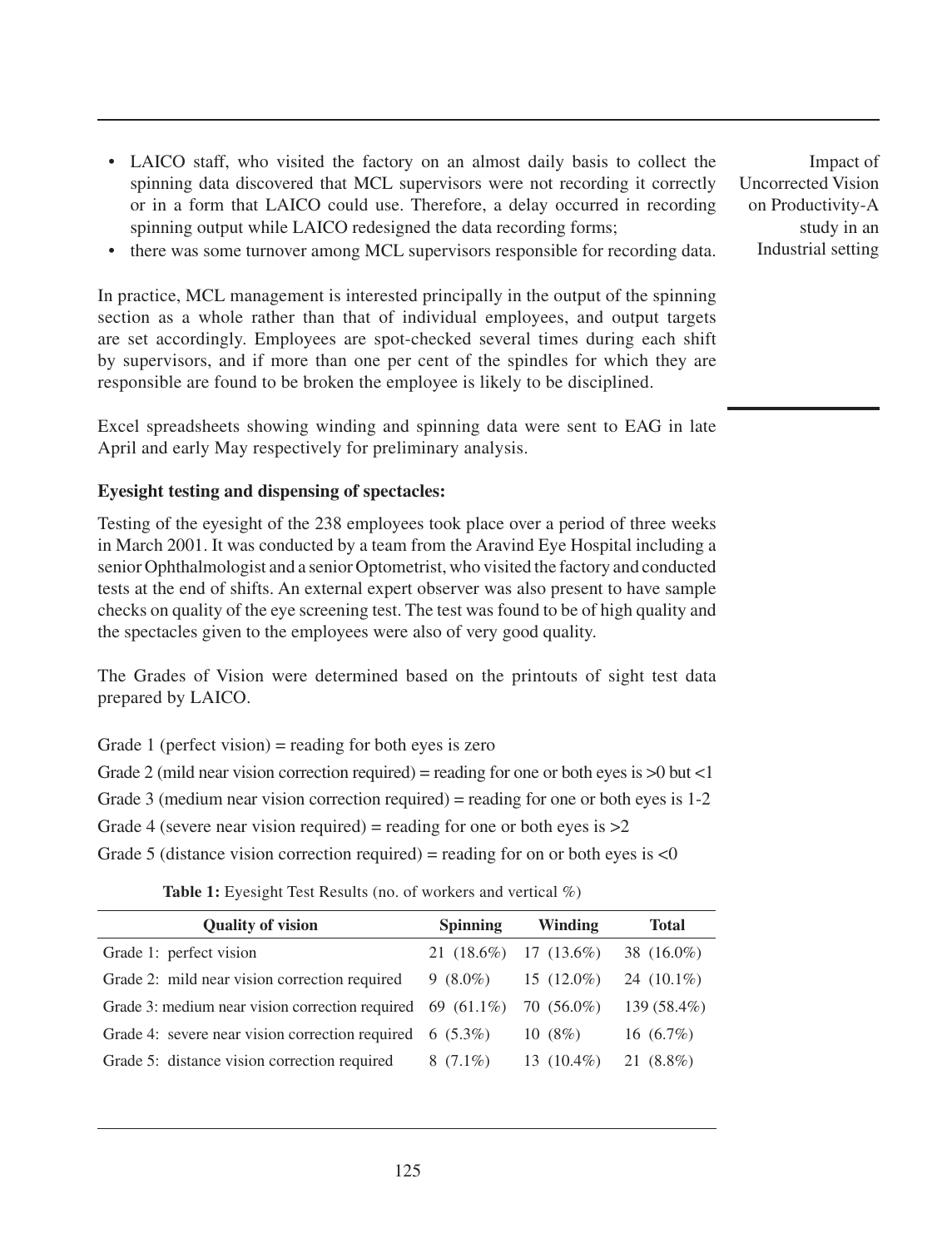A breakdown of grades according to age showed the following:

**Table 2:** Eyesight By Age Group (no. of workers and vertical %)

| <b>Quality of vision</b>                        | Under 40      | <b>40 &amp; over</b> | Total                   |
|-------------------------------------------------|---------------|----------------------|-------------------------|
| Grade 1: perfect vision                         | 35 (50.7%)    | $3(1.8\%)$           | 38 (16.0%)              |
| Grade 2: mild near vision correction required   | 18 $(26.1\%)$ | $6(3.6\%)$           | 24 $(10.1\%)$           |
| Grade 3: medium near vision correction required | $5(7.3\%)$    |                      | 134 (79.3%) 139 (58.4%) |
| Grade 4: severe near vision correction required | $\theta$      | 16 $(9.4\%)$         | 16 $(6.7\%)$            |
| Grade 5: distance vision correction required    | 11 $(15.9\%)$ | $10(5.9\%)$          | 21 (8.8%)               |
| TOTAL S                                         | $69(100\%)$   | $169(100\%)$         | $238(100\%)$            |

Following testing, prescription bifocal spectacles were provided to all employees requiring them, a total of 187. The spectacles are dispensed by an experienced opticians team from Aravind Eye Hospital with prior measurements of size and angle in relation to face and also with proper counselling. 49 employees were not prescribed spectacles, either because they had perfect vision (grade 1) or because their refraction error was small and they were aged below 40.

## *Phase II productivity measurement*

This measurement covered both employees who had been prescribed spectacles and those not requiring them.

Although the project Terms of Reference had originally envisaged measuring the Phase II productivity only of those prescribed spectacles, it was decided to include all employees, both in order to enable as broad a comparison as possible between Phase I and Phase II data, and also to allow for externalities which might affect the productivity of all employees but would not be reflected in output standards, for example, changes in the quality of the raw cotton or the ambient temperature. Although data would be collected for 238 employees, the number for which both Phase I and II data would be available for comparison would be limited to a maximum of 206 and might be less if some of these took voluntary redundancy in the course of the Phase II productivity measurement period.

Finally, the MCL Industrial Relations head confirmed that supervisors were under instructions to monitor the wearing of spectacles at work by those supplied with them.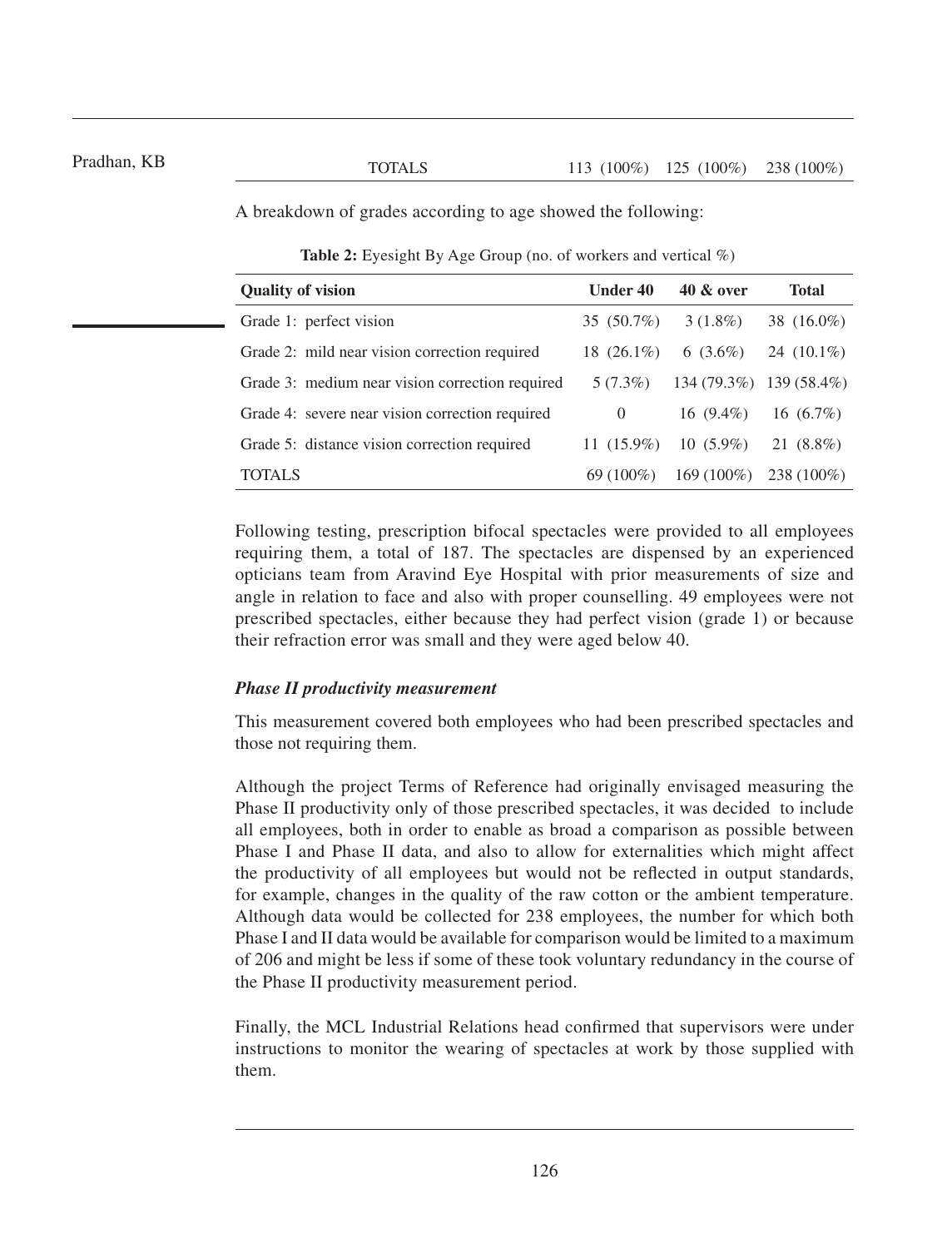Measurement of output was recorded between in May and up to 2 June. Similar spreadsheets and input procedures were used as for the Phase I measurement.

## **ANALYSIS OF PRODUCTIVITY RESULTS**

## **Winders: Phase I Productivity**

The average (mean) of each worker's actual output versus the standard output has been calculated as a percentage. This mean takes account of the number of shifts worked by each worker, so it represents an "average difference versus standard output per shift".



Figure 1: Distribution of Winders Phase 1 Productivity

The overall average percentage of standard output produced by all Winders in Phase I is 56%. However, the distribution around the average is quite broad. Figure 1 below



**Figure 2:** Distribution of Winders Phase 2 Productivity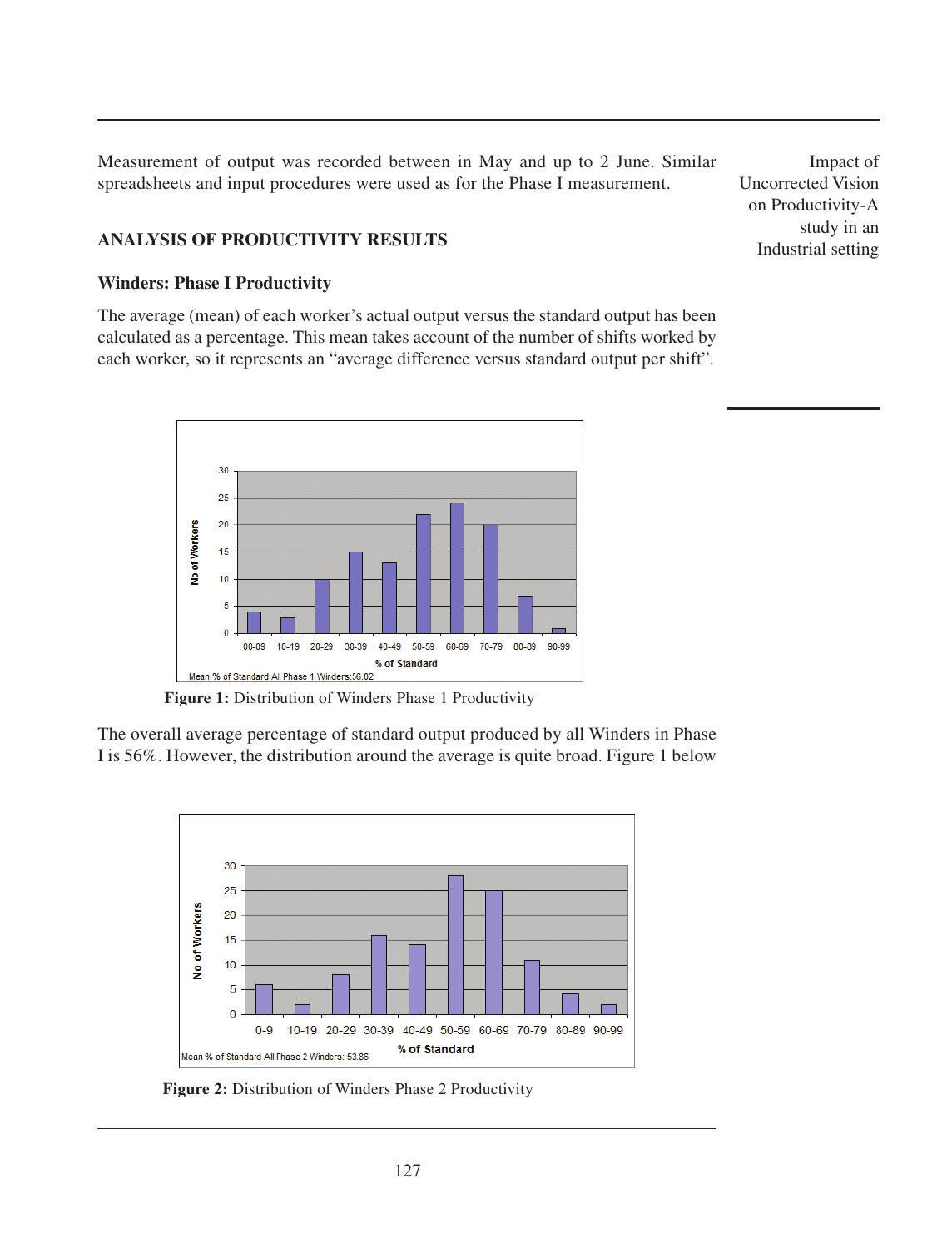Pradhan, KB shows that the largest number of workers produced between 56% and 80% of the standard, but 19 workers (16%) produced less than 30% of the standard.

## **Winders: Phase II Productivity**

In phase II the average percentage of standard output fell to 54% overall.

## **Spinners: Phase I Productivity**

The overall average percentage of standard output produced by all the Spinners in Phase I is 86%, and hence considerably higher than that for Winders. The distribution in Figure 3 below shows that no spinners produced less than 40% of standard, and 17 produced more than 100% of the standard.

## **Spinners: Phase II Productivity**

In Phase II the average percentage of standard output rose to 92%. Figure 4 below shows that only one worker produced less than 70% of the standard (compared to 25 workers in Phase I).



**Figure 3:** Distribution of Spinners Phase 1 Productivity



**Figure 4:** Distribution of Spinners Phase 2 Productivity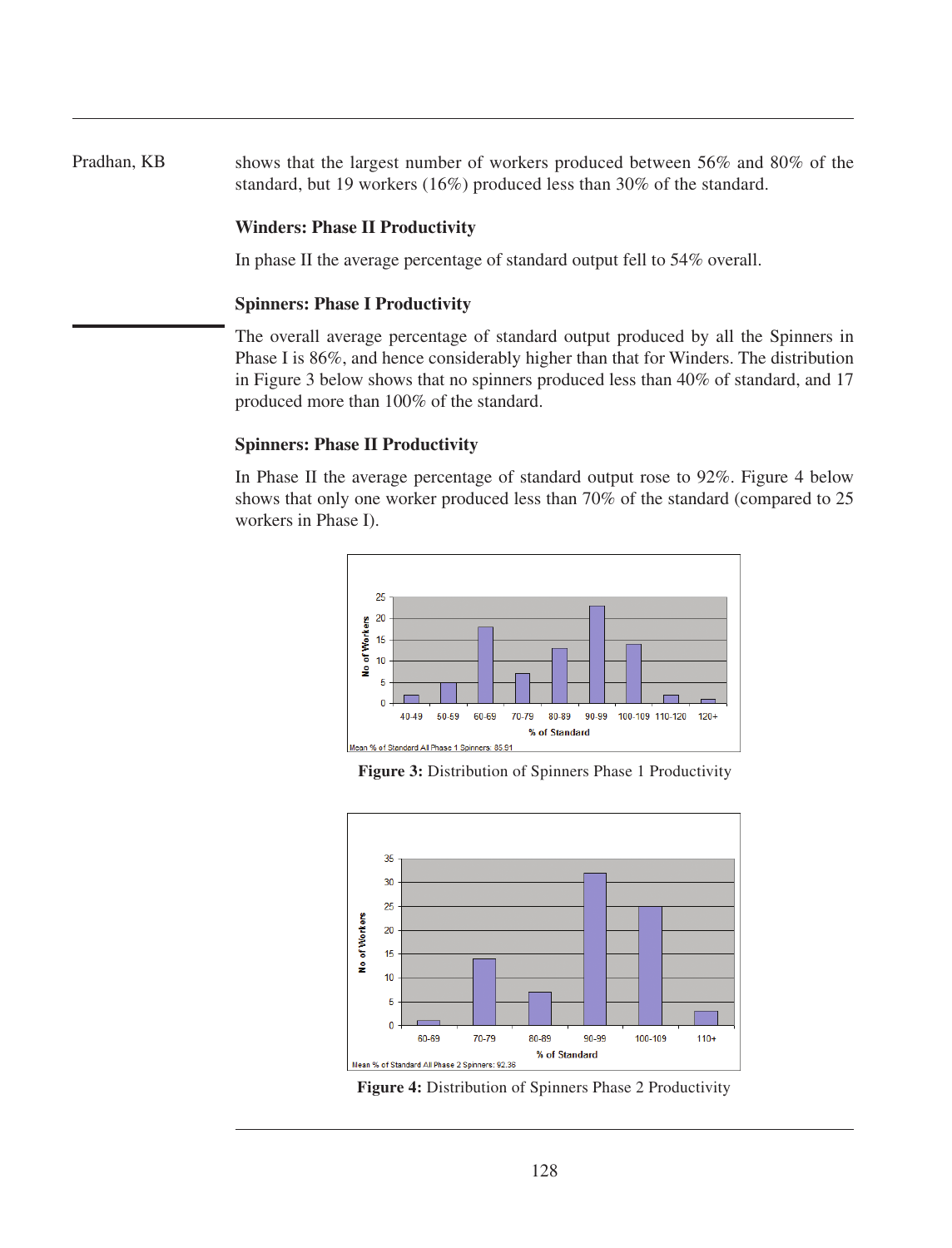## **Qualitative Research**

In addition to collection of the quantitative data on productivity, a discussion meeting, with interpreter, also took place between the GIC consultant and a group of 16 MCL spinning and winding employees. The objective of this was to add some qualitative background to the quantitative analysis of productivity and eyesight data by asking employees to respond to questions on the effects of wearing spectacles. The following was recorded:

- none of the 16 had had an eyesight test before;
- some employees had experienced problems at work due to poor vision (for example, difficulty in seeing broken threads), while others had no such problem;
- in the first few days of wearing spectacles, several had experienced difficulty in adjusting their focus when looking up and down in the course of working with spinning and winding machinery, due to having bifocal spectacles;
- all confirmed that, if supplied with spectacles, they wore them at work unless they happened to leave them at home;
- all stated they wore spectacles at home and found them useful in the home;
- all confirmed that, overall, they could see more clearly with spectacles than without;
- most confirmed that they would continue to wear spectacles at work and that, if their spectacles were damaged, they would immediately replace them at their cost;
- there was a general complaint that it was difficult to wear spectacles in the work place, due mainly to dust and the tendency of spectacles to slip down the bridge of the nose.

Overall, seven of the 16 said they found wearing glasses not to be a problem, but all agreed they expected to become accustomed to wearing spectacles over time.

# **CONCLUSIONS**

- It was an interesting finding to know that almost 80% of the sample subjects were in need of corrective glasses but hardly anyone was aware of this.
- There are significant challenges associated with data collection for research of this type. Reliable measures of production output, as well as sufficiently large sample sizes to demonstrate statistical significance, are difficult to establish. However, important learning has been gained on all aspects of research implementation in the context of eyesight and industrial productivity.
- The Phase I productivity data indicate that there are no significant differences between workers aged under or over 40, or between those not requiring and those requiring vision correction.
- However, eyesight testing at the end of Phase 1 showed that only 16% of all workers tested had perfect vision, and only 3 of these workers (less than 2% of the total) were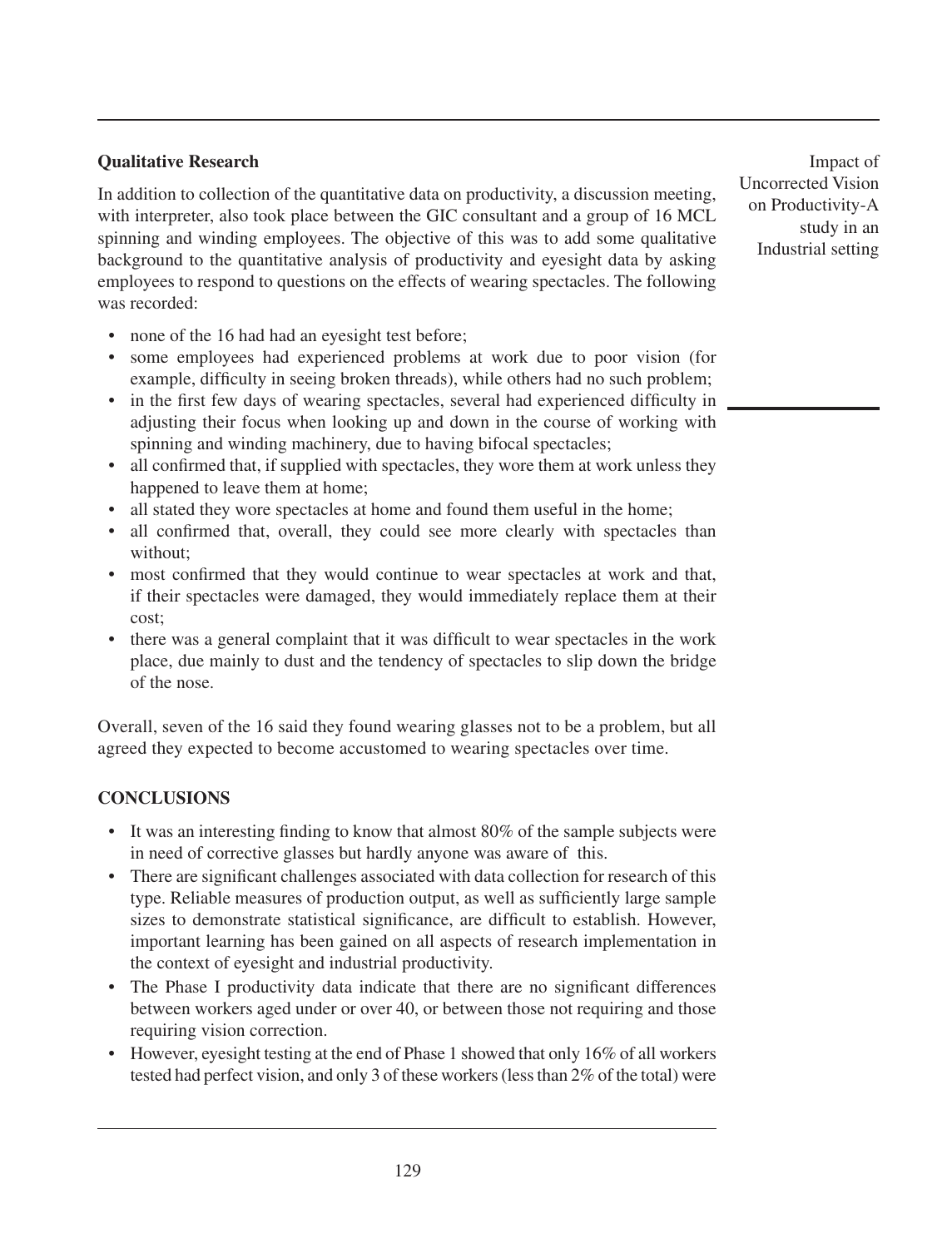#### Pradhan, KB aged over 40. 10% required mild near vision correction, 58% medium near vision correction, 7% severe near vision correction and 9% distance vision correction. 79% of those workers aged over 40 required medium near vision correction.

- Amongst winders workers, average productivity declined slightly between Phase I and Phase II (from 56% to 54% of standard), but this difference is not statistically significant.
- Amongst spinners workers, productivity was generally higher, and this improved between Phase I and Phase II (from 86% to 92% of standard).
- Following correction of vision impairment those spinners workers who received glasses for mild–medium near vision correction improved their average productivity by 12% in Phase II. Although workers who did not require glasses also improved their productivity, those with glasses for near vision improved most.
- There are some practical issues associated with wearing spectacles in a humid, dusty work environment. Nevertheless, there are also indications that workers do become used to them and find them helpful at home as well as at work.

# *Impact of corrected vision at home and social environment***:** *Qualitative findings*

In order to understand the impact of spectacles use at home and social environment, the research team took a sample of around 10% of the workers who were prescribed and dispensed spectacles under the research and visited their houses and talked to the family members and neighbors besides the user on what observations they have about the individual after the use of spectacle. The common answers which the research team received, on the changes the family and the user experiencing are:

- 1. He is watching the TV from a distance unlike before where he use to watch from a close distance
- 2. Reading newspapers regularly
- 3. Not getting angry, searching for his personal items like Identity card, purse and other items inside the house
- 4. Able to ride bicycle and motorcycle in the evening
- 5. Can read the price of the products, which normally written in small letters, in the shop before buying
- 6. Not coming with cut hands due to sharp edges of the yarn, unlike before where he was not able to see the cut ends clearly and comes home with minor bruises and cuts
- 7. Feels very confident and higher level of motivation

The researchers can observe the happiness in the family and individual due to improved vision after wearing the spectacles which they had never realized before.

# **Acknowledgements**

The study was supported by DFID through its KaR programme. The study was implemented by Adaptive Eyecare Limited (AEL), Economists Advisory Group